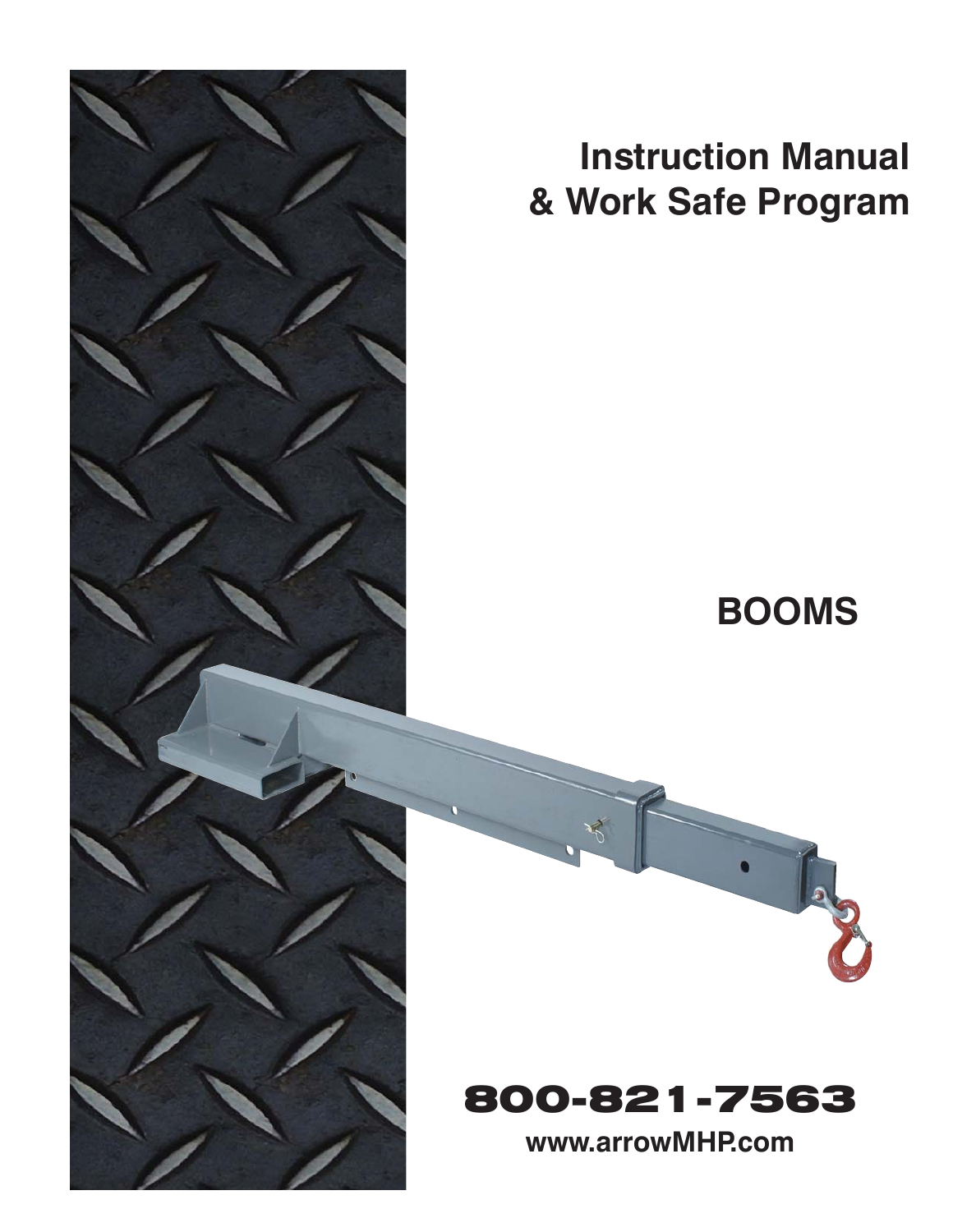## **Boom Instruction Manual & Work Safe Program**

**Table of Contents**

| 6  |
|----|
|    |
| 6  |
|    |
|    |
|    |
| 8  |
| 11 |
| 12 |
| 13 |
| 14 |
| 15 |
|    |

| <b>MODEL NUMBER:</b>  |                                                 |
|-----------------------|-------------------------------------------------|
| <b>SERIAL NUMBER:</b> | (Located on data plate attached to top of unit) |
| DATE PURCHASED:       |                                                 |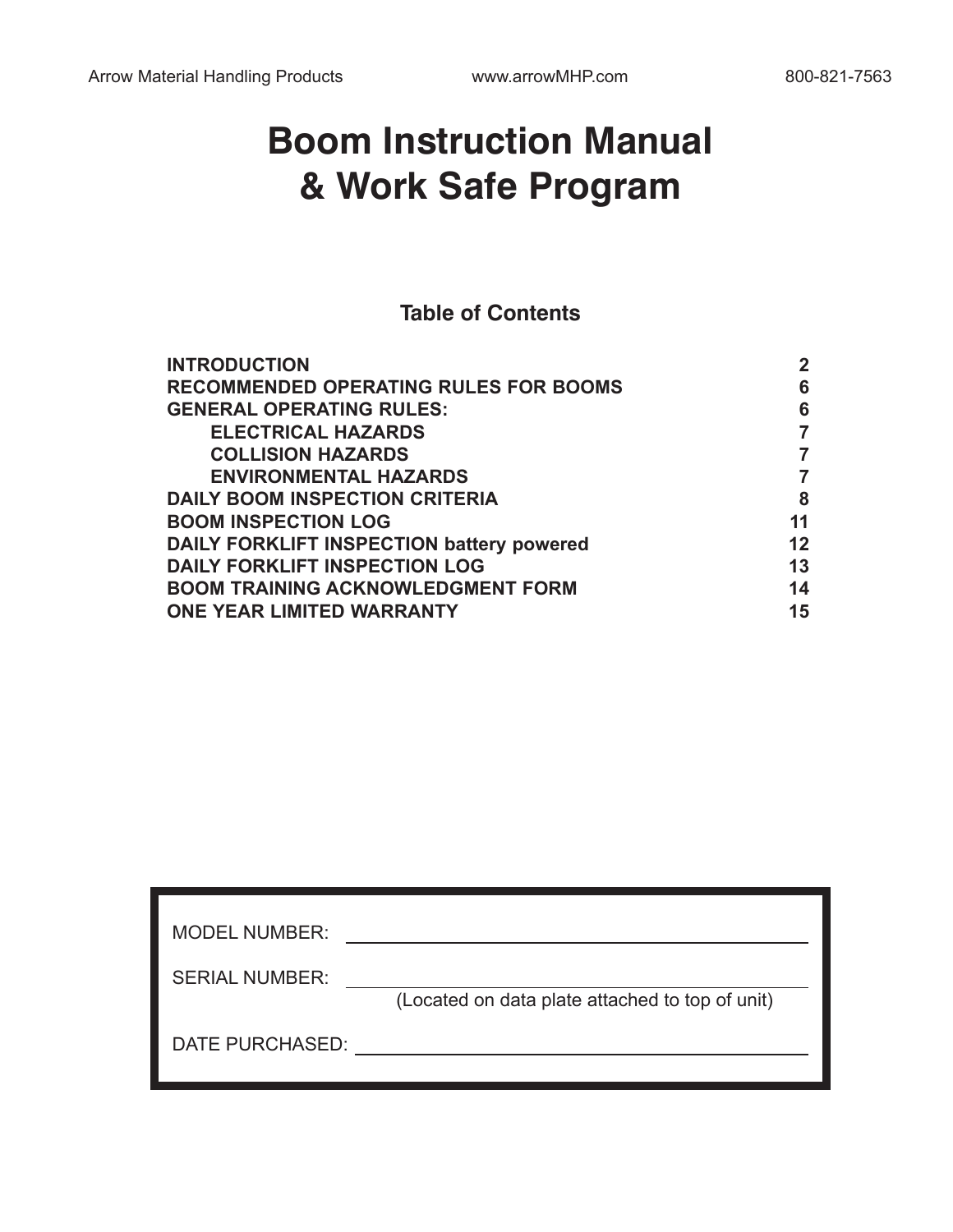# **INTRODUCTION**

### **SYMBOLS USED IN THIS OWNER'S MANUAL**

Throughout this owner's manual (and on the attachment itself) there are universal safety symbols. They are commonly used in the equipment and attachment manufacturing industries. These symbols are meant to alert users to possible dangers when using the attachment. Please pay careful attention to any section of this owner's manual with one of these symbols.







**General Warning Hazard/Alert**



**Do Not Put Hand In This Area**

### **BEFORE INSTALLATION AND OPERATION:**



Be sure to read this owner's manual and understand its contents prior to operation of the ARROW Boom. If there is anything in this manual you do not understand, please contact your authorized dealer, or ARROW Customer Service Department at 800-821-7563. We will be glad to answer your questions.

ARROW Material Handling Products cares about your safety, and the safety of others who operate or are in the vicinity of the Boom attachment. ARROW takes great pride in engineering and building quality attachments with the operator's safety in mind, but the responsibility for the safe use of this attachment ultimately belongs to the operator.



Never let anyone operate the ARROW Boom attachment unless they have first read this owner's manual.

**SPECIAL NOTE:** The information and illustrations contained in this ARROW Boom owner's manual were current at the time of publication. ARROW Material Handling products reserves the right to redesign all or any portion of this attachment and the owner's manual at any time without notification. For questions or concerns, or to inquire about updates, please contact your authorized dealer or the Customer Service Department at 800-821-7563.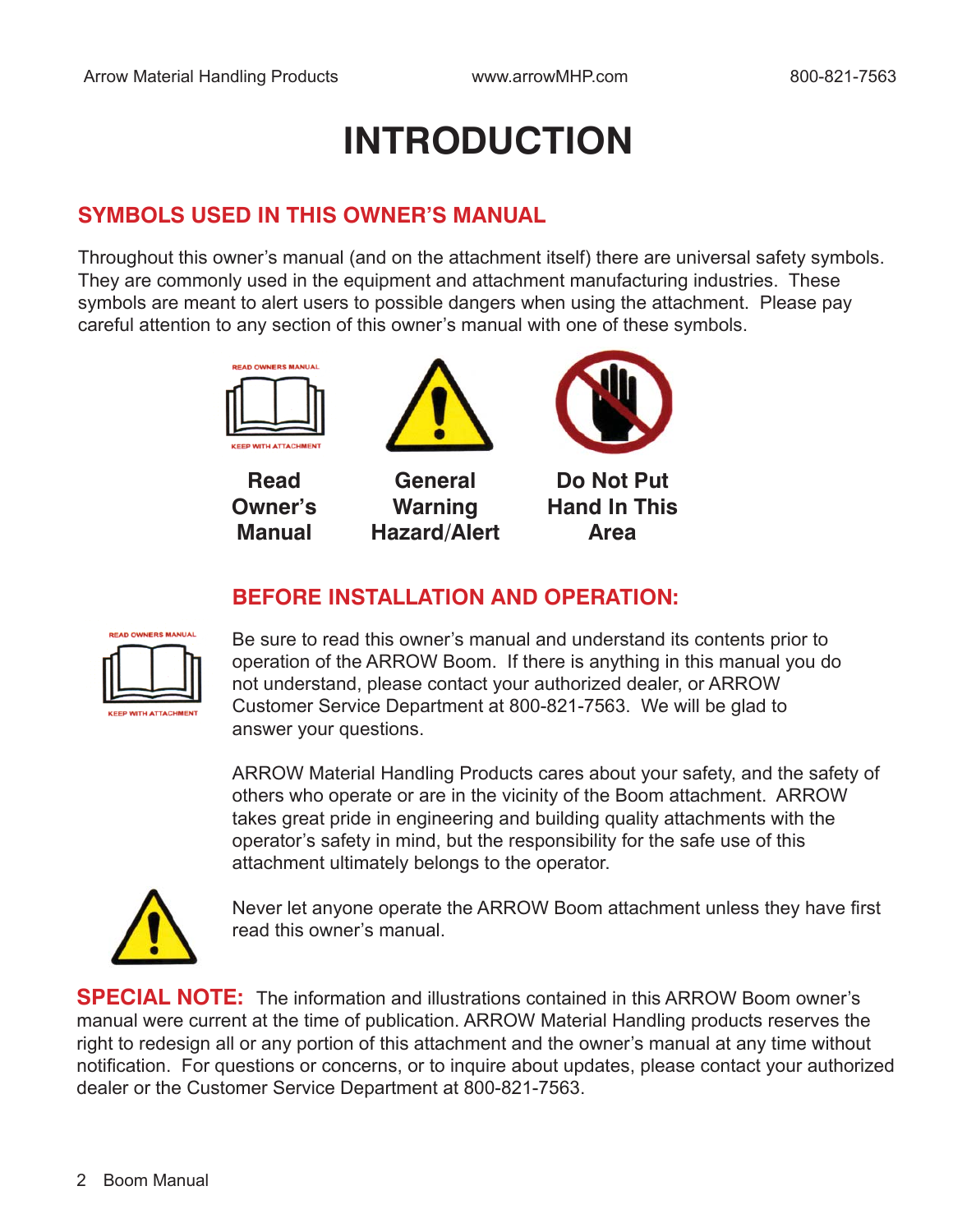

## Compliance Professionals, Inc.

Robert J. Lockett, Regional Director of Operations

February 22, 2008

Mr. Ross Gault, Sr., President & CEO Arrow Material Handling Products. 1620 Oakland Kansas City, Missouri 64126

Dear Mr. Gault,

After a review of the blueprints and specifications of the Arrow Material Handling Products Boom series (truss, jib, and extendable) they are, in our opinion, fully compliant with the intent of applicable OSHA standards.

We have reviewed the owner's manual, operating instructions, and suggested compliance programs for theses booms and their variants. In our opinion, if the end user chooses to explicitly follow the recommendations and instructions contained therein in their entirety, the end user should be able to correctly and safely use these booms for their designed purpose and remain within OSHA compliance during daily use.

Thank you for the opportunity to be of service to your firm.

Most sincerely,

Robert J. Lockett

5505 Blue Ridge Boulevard Raytown, Missouri 64133

816-313-6742 913-636-6303 www.easycompliance.biz

Large company compliance program... small company affordability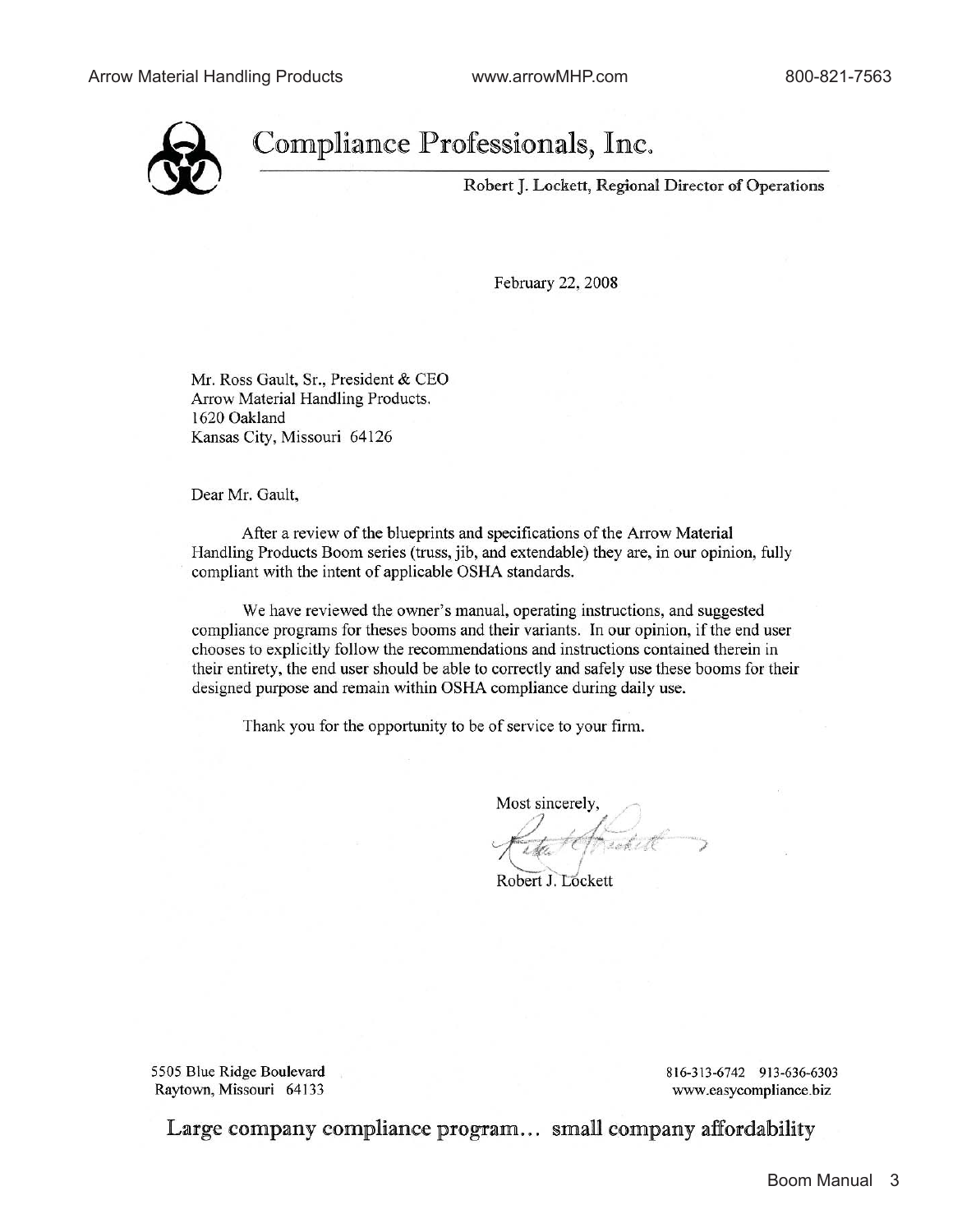## **Thank you for selecting an ARROW attachment!**

#### **Your Boom has:**

- Been designed by an in-house engineering department using registered Professional Engineers;
- Been built with materials our purchasing department has gone to great lengths to ensure are materials specified for your Boom and are the best obtainable and meet all applicable specified standards (ANSI, ASTM, ASQC, and/or MIL-SPEC);
- Been entirely manufactured according to print using OSHA regulations by a trained and experienced workforce located in the heartland of America;
- Been built right and built to last with you and your employee's safety in mind.

We can and do control every aspect of how a boom is engineered and how it's built. But we can't control how it's used after it leaves our plant.

#### **OSHA compliance**

ARROW created this Boom instruction manual and Work Safe Guide to assist you in understanding OSHA guidelines for safe use and to conform to those guidelines.

Yes, should you choose to use it, there will be some paperwork to fill out and keep on file. There will be some inspections to perform… but would you spend ten, yes, TEN minutes a day to go a long, long way to being truly OSHA complaint when using our attachment?

We know you would be totally OSHA compliant if only you knew how. We will help you along the way. It's not hard….

Spend that same TEN minutes going through this program by reading these instructions and looking at the forms that have been created for you… and you'll have a safer workplace in which to use our Boom.

It's vitally important to know what to check on your equipment. But it's even more vitally important for you to have a written program in place to do so and *be able to demonstrate that you have been doing the inspections.*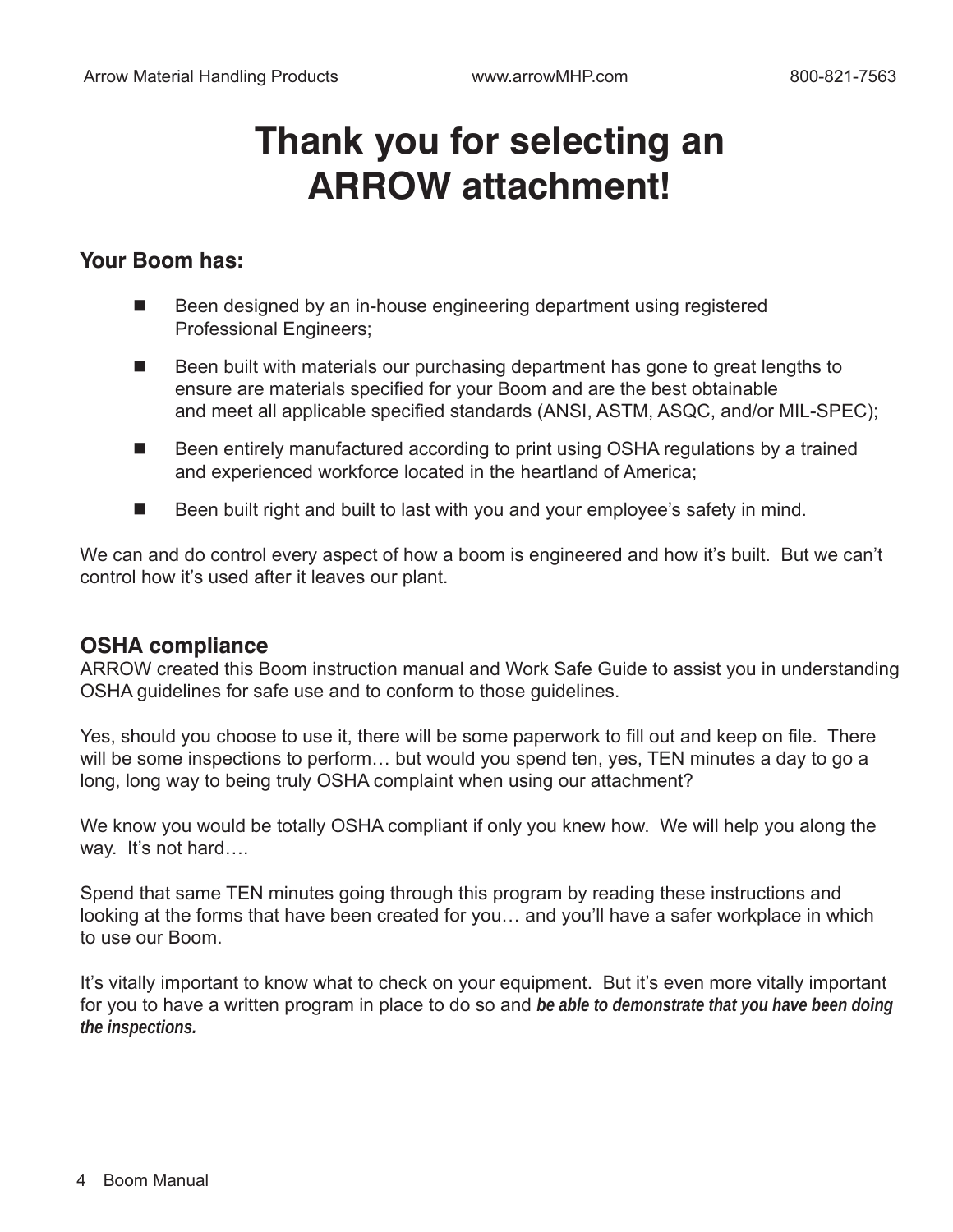### **There are two portions of the OSHA code that pertain directly to booms. They are:**

- *inspection of the Boom itself*
- *inspection of the forklift used to lift the boom*

We have created a punch list of inspection criteria for each of these areas. These are only **SUGGESTED** lists and may certainly be modified for your specific operation. Should you have a question about them, we recommend you call your local area **OSHA** office and ask for the duty inspector. They really are quite eager to help you. You do NOT have to give them your name or your company name nor do they have caller ID - so relax! If you wish, you may also call your ARROW authorized reseller, or ARROW's product assistance department at **800-821-7563**, **extension 383**, we'll get back to you with the correct answer to your question.

Now, look at the Daily Boom Inspection Criteria (page 8). These are the items that we require to be inspected EVERY shift before the lift is used. If it is not used that day, no inspection need be done.

It is **STRONGLY** suggested that the Daily Inspection Log (page 11) be completed on a daily basis as you complete the inspections. Without this log, you will have a very difficult time convincing anyone the inspections were done. If it's properly filled out, someone else is going to have a tough time proving you didn't perform the inspection. Which would you prefer?

#### Once the sheets become full, **THEY SHOULD BE FILED AWAY IN YOUR COMPANY ARCHIVES AND KEPT FOR A MINIMUM OF TEN (10) YEARS.**

We have created similar sheets for your forklift(s) (page 12 - 13). Additionally, there is a Boom training acknowledgment form (page 14) you can use with employees after reviewing the Boom Work Safe manual.

Thank you again for choosing an ARROW attachment. We provide this Work Safe program as part of our commitment to providing the best equipment backed by the most comprehensive support program in the industry.

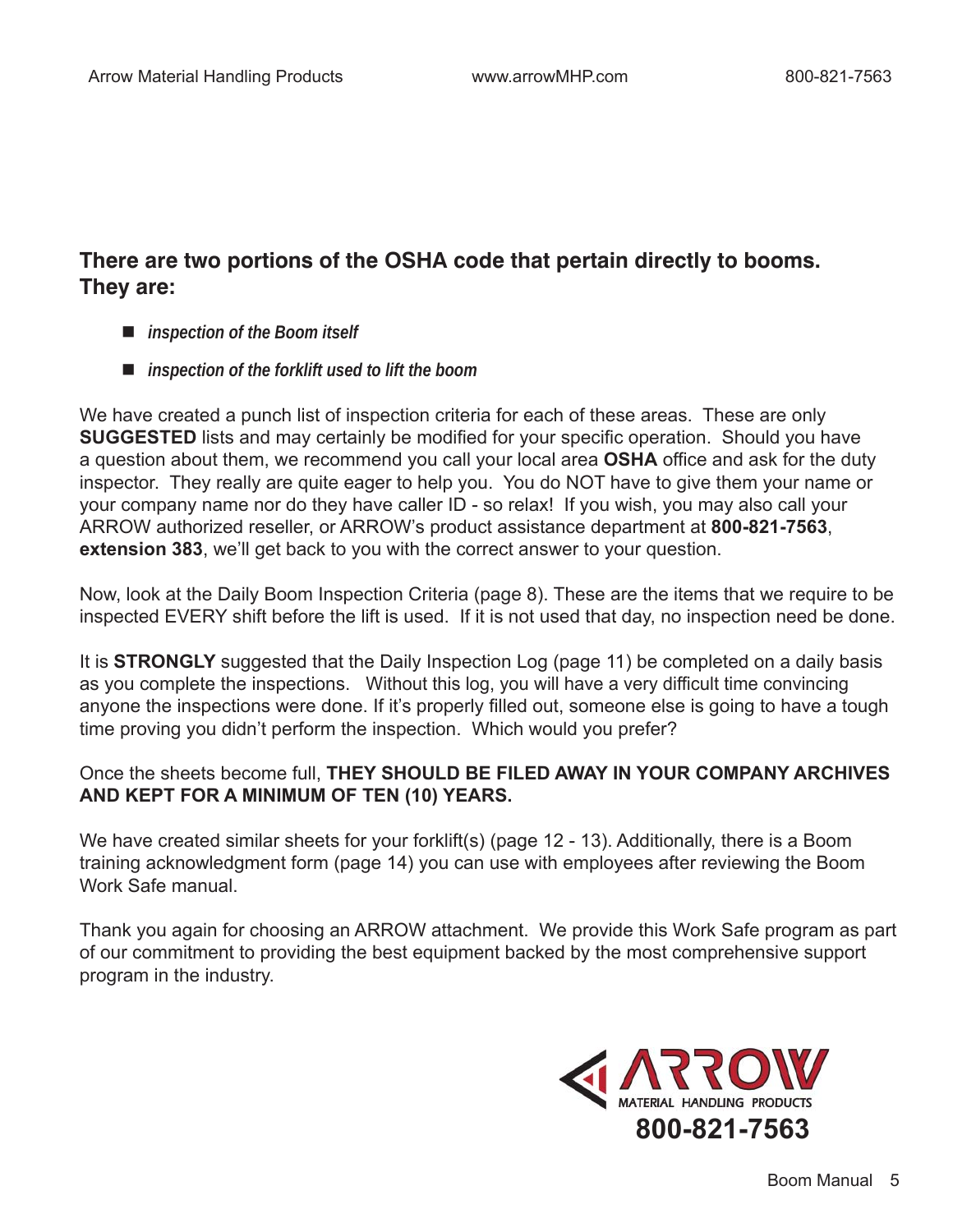# **RECOMMENDED OPERATING RULES FOR BOOMS**



## **DO NOT OPERATE THIS EQUIPMENT UNTIL:**

- $\blacksquare$  The lift vehicle manufacturer has approved it to be used with booms.
- The owner/operator manual is read and thoroughly understood.
- ALL supplied safety restraints and safety pins are applied before use.
- You are familiar with all applicable government regulations.
- Your personnel are trained in these regulations and licensed where applicable.
- Your personnel are trained in the use of this equipment.

#### **GENERAL OPERATING RULES:**

- An inspection of the Boom must be made before **EACH SHIFT** (reference daily inspection criteria).
- The Boom must never be loaded beyond the manufacturer's specified load limits. This information may be found on applicable decals and/or identity plates located on the unit.
- Forklifts used to hoist the Boom must be fully OSHA compliant.
- $\blacksquare$  The lift capacity established by the manufacturer of the industrial truck used to lift the Boom shall never be exceeded.
- $\blacksquare$  The forklift operator must be properly licensed and trained in the use of the Boom.
- The forklift driver must remain at the controls of the forklift, with the engine running, at all times when the Boom is under load.
- When placing material into a wheeled vehicle, the receiving vehicle or trailer **MUST** be firmly chocked and all braking systems set.
- The wearing of hardhats and steel toed footwear is recommended by all personnel within the immediate area when the Boom is in use.
- Should there be the possibility of objects falling from the Boom, the manufacturer recommends the establishment of a Controlled Access Zone (CAZ) directly underneath the boom under load and extending outward ten (10) feet in all directions.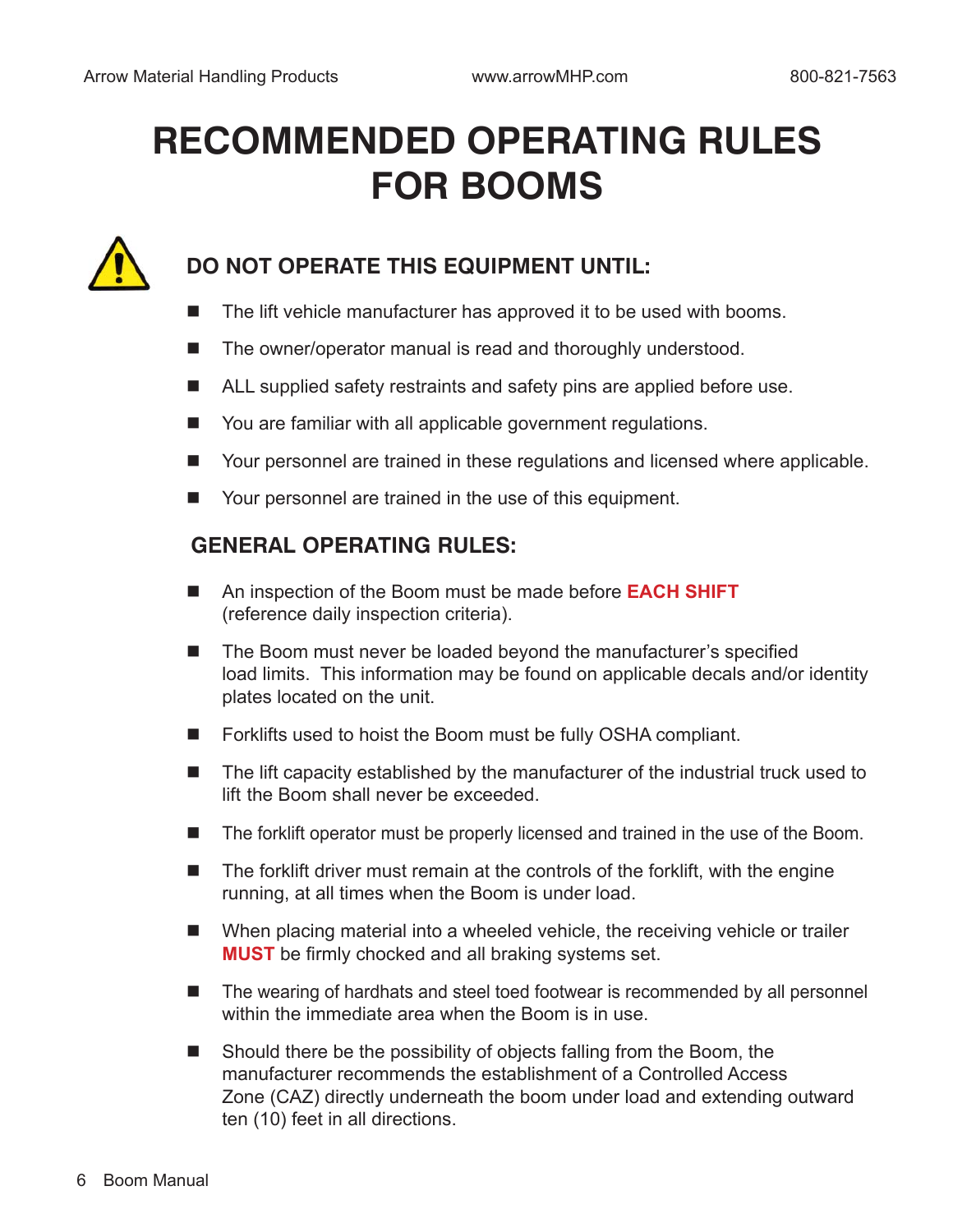- No modifications may be made to either the hoist vehicle and/or the Boom without the express written consent of the manufacturer after their review and written reply of approval by a registered Professional Engineer (P.E.).
- Unauthorized (other) personnel are expressly forbidden from attaching the Boom and/or utilizing the forklift with the Boom affixed.



It is suggested that personnel using the Boom be required to read these operating instructions and sign the manufacturer's release before they are allowed to use the equipment. This signed release should be retained in their respective personnel files for the duration of their employment.





## **ELECTRICAL HAZARDS**

Adequate clearance must be maintained between the Boom and any aerial electrical lines. All lines are to be considered energized unless they are Locked Out and Tagged Out by authorized personnel. The minimum standoff distance is recommended to be ten (10) feet.



## **COLLISION HAZARDS**

When in use, adequate clearance between the Boom and physical objects must be maintained.

The use of at least one (1) trained spotter is highly recommended to assisting the safe transport of lifted loads.



### **ENVIRONMENTAL HAZARDS**

The Boom shall not be used during periods of high winds or storms unless an authorized person has approved of such use.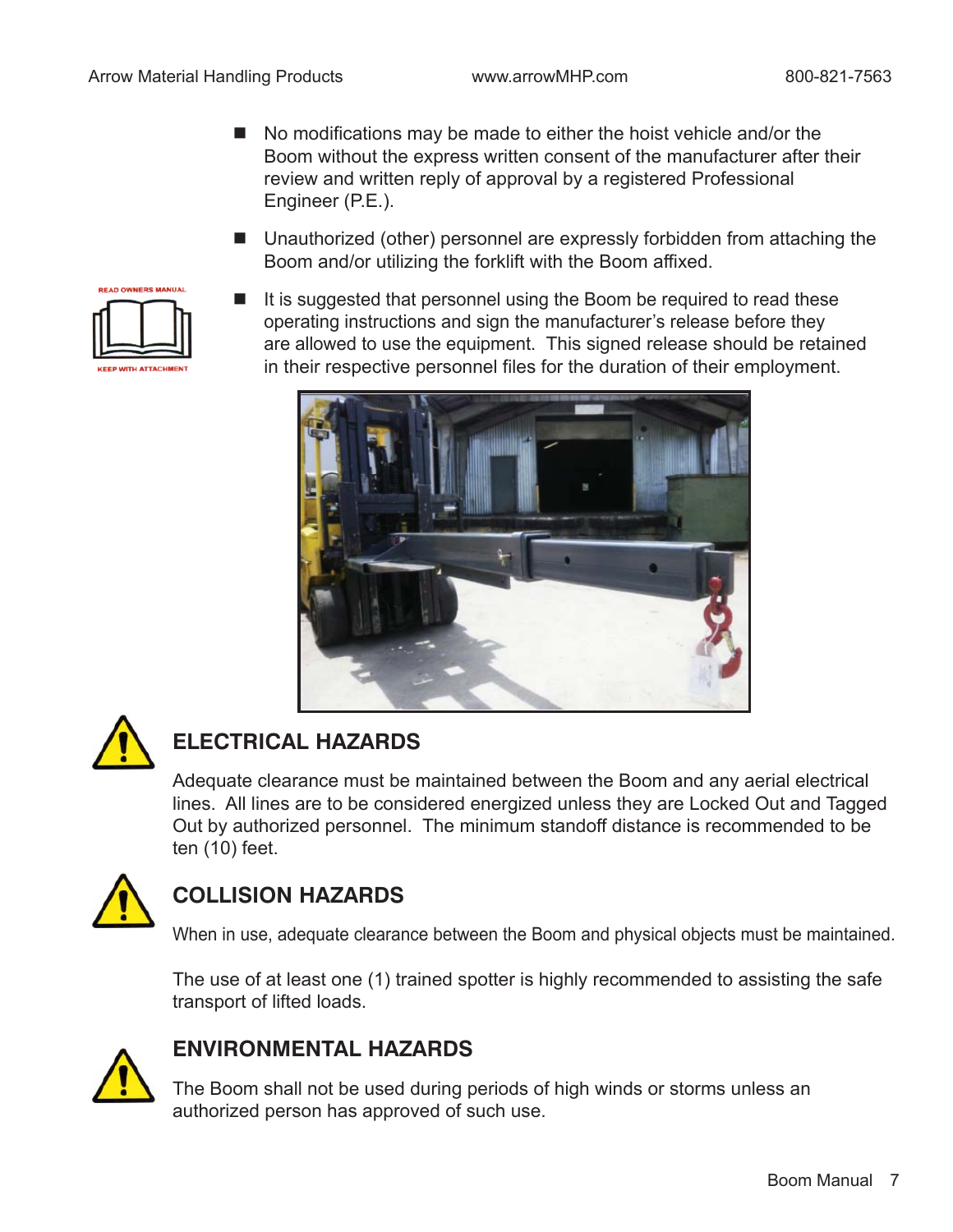# **DAILY BOOM INSPECTION CRITERIA**

- **1.** Visually inspect the Boom for physical damage, corrosion, bending, and freedom of extension (if so equipped), and overall cleanliness;
- **2.** Check welds for cracking or breaks.
- **3.** Check each lift mount hole for elongation or cracking.
- **4.** Check safety chain for secure fastening, no damage, cracking, or elongation of links or hook.



**5.** Check safety pin(s) for proper operation and no sign of cracking or bending;





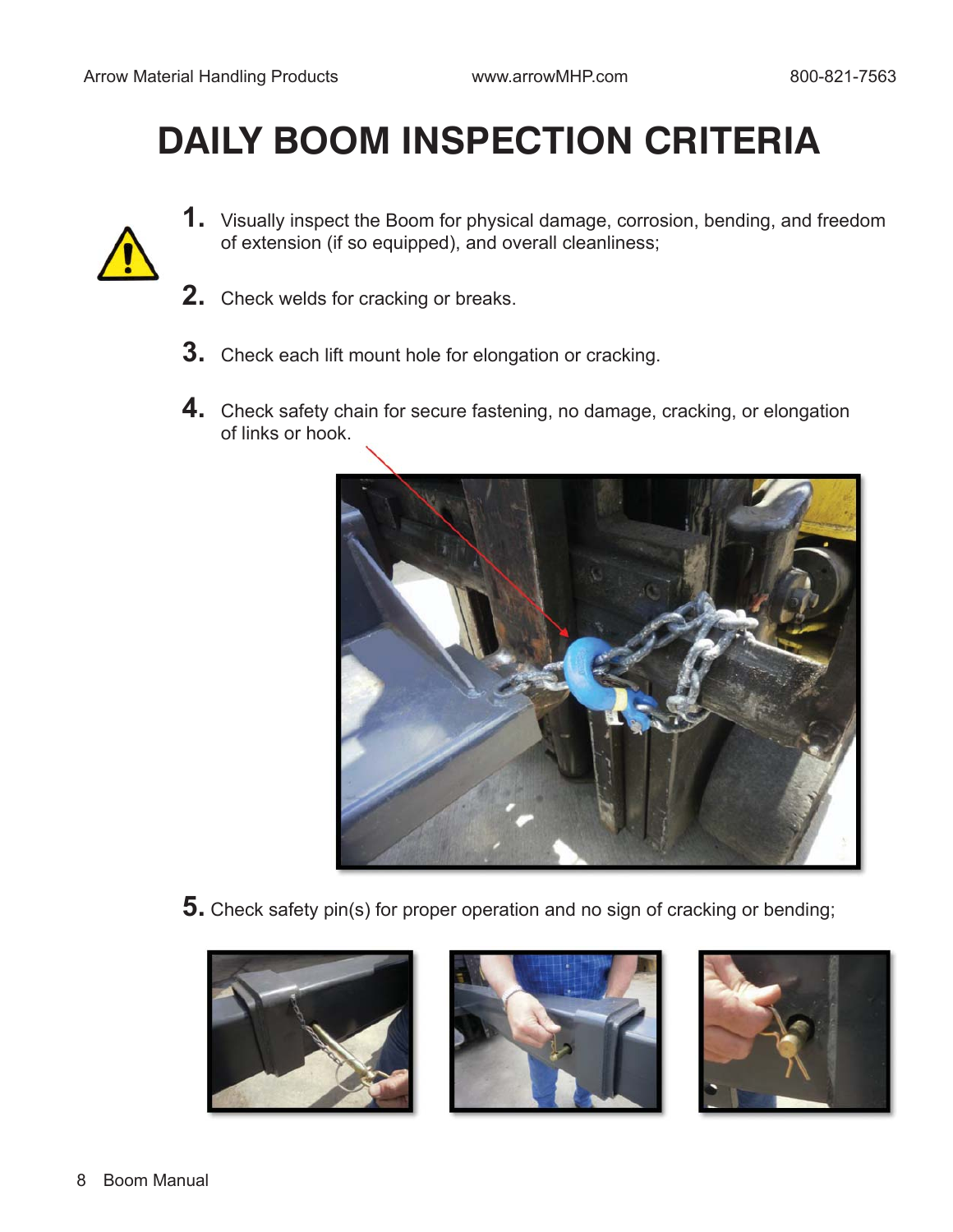- **6.** If equipped with lifting hook, check lifting hook for throat spreading (>15 %), lateral twisting ( $\geq 10^{\circ}$ ), or cracking.
- **7.** If equipped with lifting hook, check condition of throat safety latch.

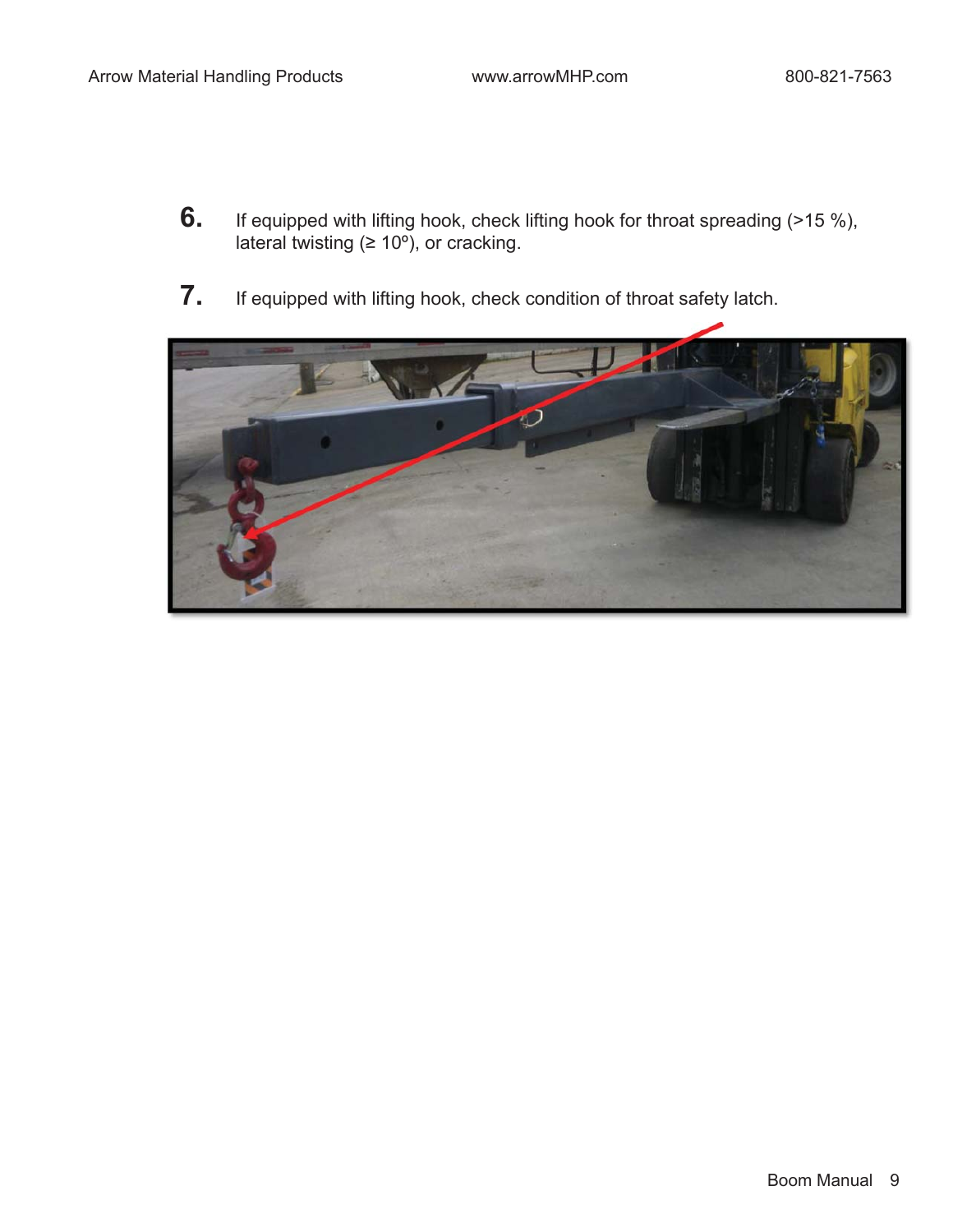Please make copies of the following inspection logs as needed and maintain the originals for future use.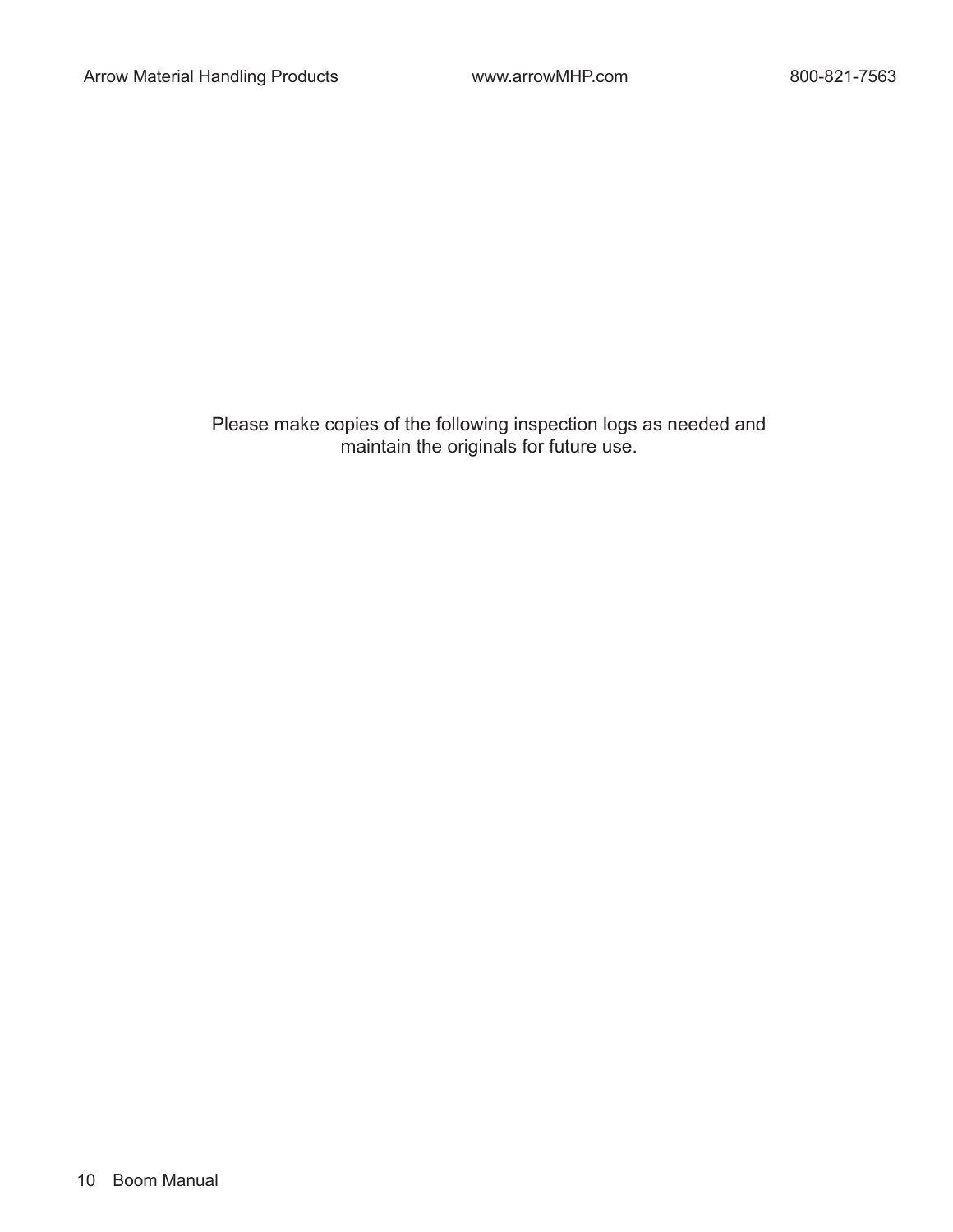## **BOOM INSPECTION LOG**

| <b>Date</b> | <b>Pass</b> | Fail (reference discrepancy by number) | Initial | <b>Fix</b> | Initial |
|-------------|-------------|----------------------------------------|---------|------------|---------|
|             |             |                                        |         |            |         |
|             |             |                                        |         |            |         |
|             |             |                                        |         |            |         |
|             |             |                                        |         |            |         |
|             |             |                                        |         |            |         |
|             |             |                                        |         |            |         |
|             |             |                                        |         |            |         |
|             |             |                                        |         |            |         |
|             |             |                                        |         |            |         |
|             |             |                                        |         |            |         |
|             |             |                                        |         |            |         |
|             |             |                                        |         |            |         |
|             |             |                                        |         |            |         |
|             |             |                                        |         |            |         |
|             |             |                                        |         |            |         |
|             |             |                                        |         |            |         |
|             |             |                                        |         |            |         |
|             |             |                                        |         |            |         |
|             |             |                                        |         |            |         |
|             |             |                                        |         |            |         |
|             |             |                                        |         |            |         |
|             |             |                                        |         |            |         |
|             |             |                                        |         |            |         |
|             |             |                                        |         |            |         |
|             |             |                                        |         |            |         |
|             |             |                                        |         |            |         |
|             |             |                                        |         |            |         |
|             |             |                                        |         |            |         |
|             |             |                                        |         |            |         |
|             |             |                                        |         |            |         |
|             |             |                                        |         |            |         |
|             |             |                                        |         |            |         |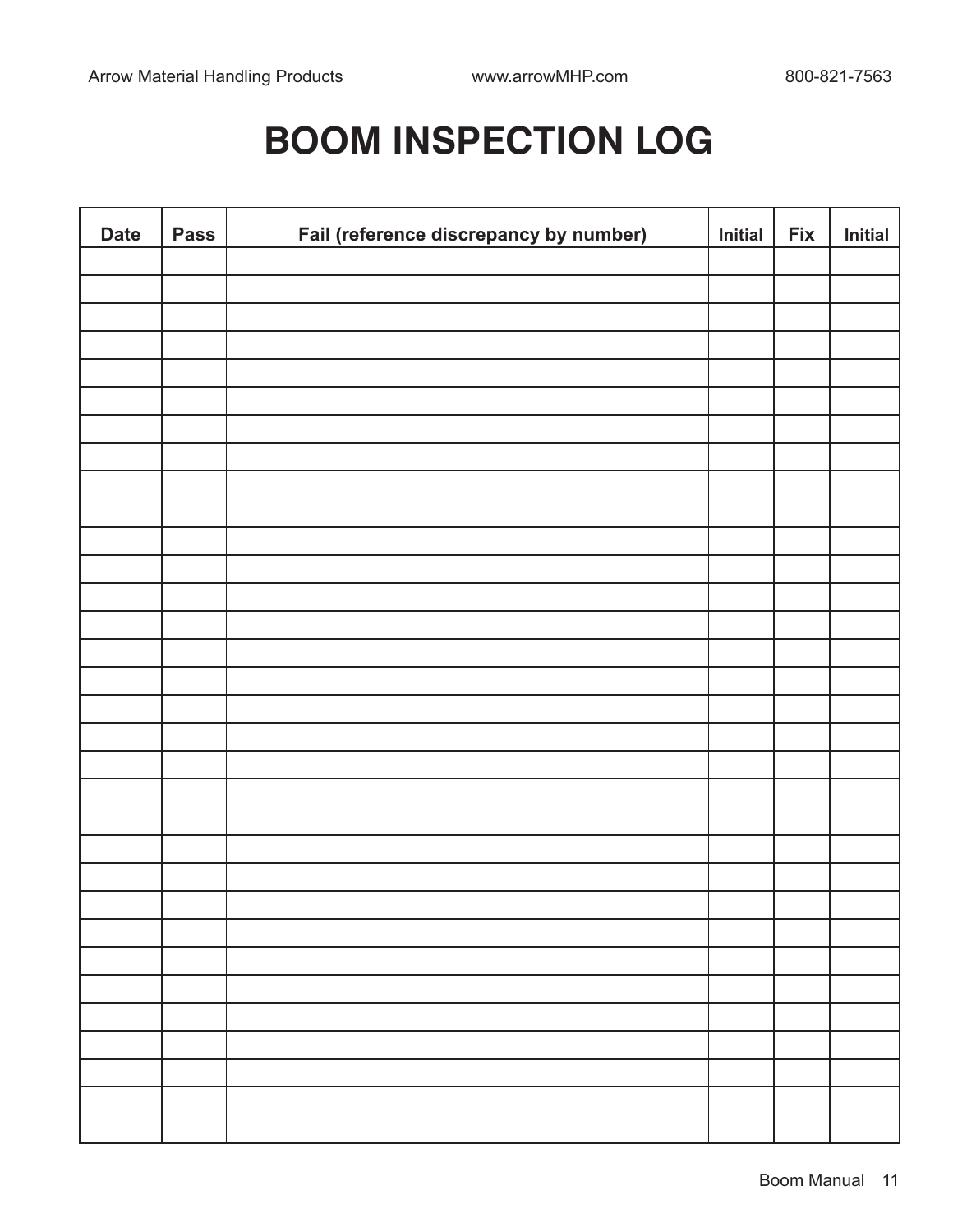## **DAILY FORKLIFT INSPECTION Battery Powered**

| <b>Hydraulic Fluid Leaks</b>           |  |  |  |  |
|----------------------------------------|--|--|--|--|
| <b>Hydraulic Hoses</b>                 |  |  |  |  |
| <b>Hydraulic Fluid Level</b>           |  |  |  |  |
| <b>Petrochemical Leaks</b>             |  |  |  |  |
| <b>Damage to Forks</b>                 |  |  |  |  |
| <b>Top Clip Retaining Pin and Heel</b> |  |  |  |  |
| <b>Overhead Guard</b>                  |  |  |  |  |
| <b>Brakes</b>                          |  |  |  |  |
| <b>Parking Brakes</b>                  |  |  |  |  |
| <b>Tires in Good Condition</b>         |  |  |  |  |
| <b>Seat Belt Condition</b>             |  |  |  |  |
| <b>Horn Operative</b>                  |  |  |  |  |
| <b>Back Up Alarm</b>                   |  |  |  |  |
| <b>Lights Operative</b>                |  |  |  |  |
| <b>All Gauges Operative</b>            |  |  |  |  |
| <b>All Markings/ID Plates Legible</b>  |  |  |  |  |
| <b>Forklift Cleanliness</b>            |  |  |  |  |
| <b>ALL Controls Working Smoothly</b>   |  |  |  |  |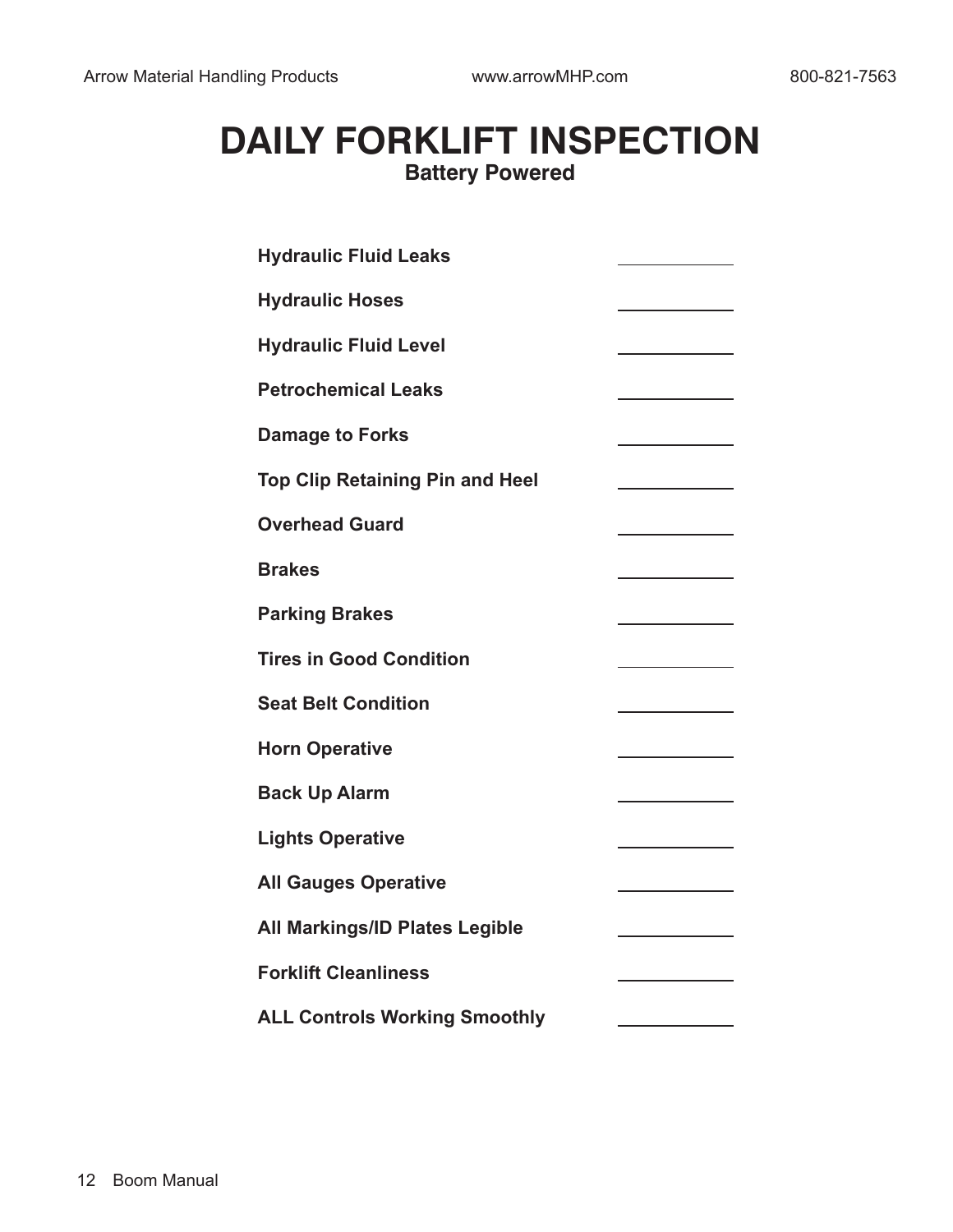<u>and the state of the state of the state of the state of the state of the state of the state of the state of the state of the state of the state of the state of the state of the state of the state of the state of the state</u>

# **DAILY FORKLIFT INSPECTION LOG**

#### **Unit Model/Serial Number**

|             |            |              | Pass/ |                   |                             |         |
|-------------|------------|--------------|-------|-------------------|-----------------------------|---------|
| <b>Date</b> | <b>Day</b> | <b>Shift</b> | Fail  | <b>Hour Meter</b> | <b>Discrepancy or Notes</b> | Initial |
|             |            |              |       |                   |                             |         |
|             |            |              |       |                   |                             |         |
|             |            |              |       |                   |                             |         |
|             |            |              |       |                   |                             |         |
|             |            |              |       |                   |                             |         |
|             |            |              |       |                   |                             |         |
|             |            |              |       |                   |                             |         |
|             |            |              |       |                   |                             |         |
|             |            |              |       |                   |                             |         |
|             |            |              |       |                   |                             |         |
|             |            |              |       |                   |                             |         |
|             |            |              |       |                   |                             |         |
|             |            |              |       |                   |                             |         |
|             |            |              |       |                   |                             |         |
|             |            |              |       |                   |                             |         |
|             |            |              |       |                   |                             |         |
|             |            |              |       |                   |                             |         |
|             |            |              |       |                   |                             |         |
|             |            |              |       |                   |                             |         |
|             |            |              |       |                   |                             |         |
|             |            |              |       |                   |                             |         |
|             |            |              |       |                   |                             |         |
|             |            |              |       |                   |                             |         |
|             |            |              |       |                   |                             |         |
|             |            |              |       |                   |                             |         |
|             |            |              |       |                   |                             |         |
|             |            |              |       |                   |                             |         |
|             |            |              |       |                   |                             |         |
|             |            |              |       |                   |                             |         |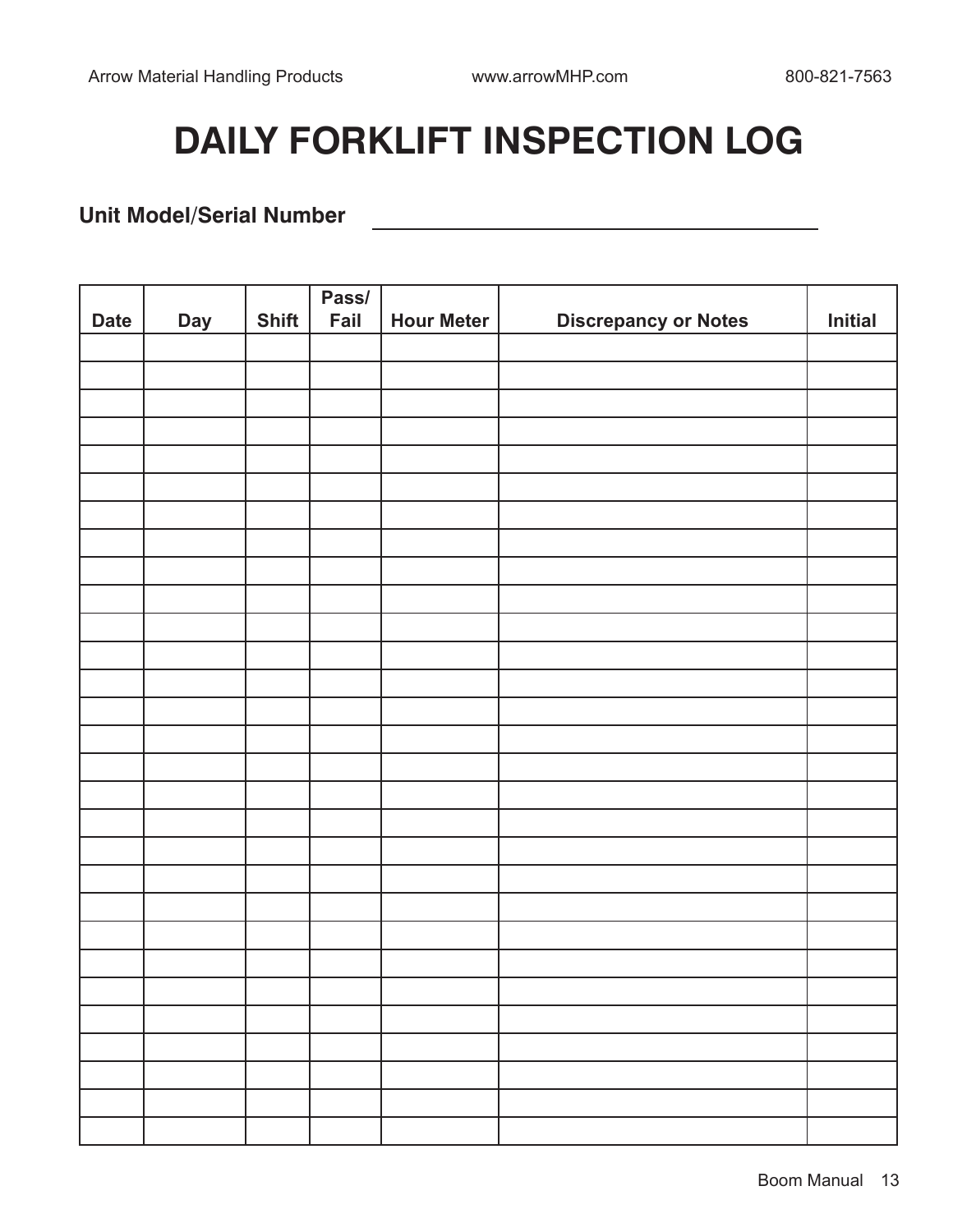

16000 West 108th Street Lenexa, KS 66219 **800-821-7563**

## **Boom Training Acknowledgment Form**

| Company     | <b>Date</b> |
|-------------|-------------|
|             |             |
| <b>Name</b> | Dept.       |

I acknowledge having completely read the Operating Instructions/Safety Manual and fully understand its contents. I understand that I am to contact my supervisor on any work safety related issue of which I am not absolutely sure how to proceed.

I understand this company's commitment to my personal safety and well being while on the job.

I will, to the best of my ability, work safely to protect myself, my fellow workers, and the company assets at all times.

Employee Signature

Management Signature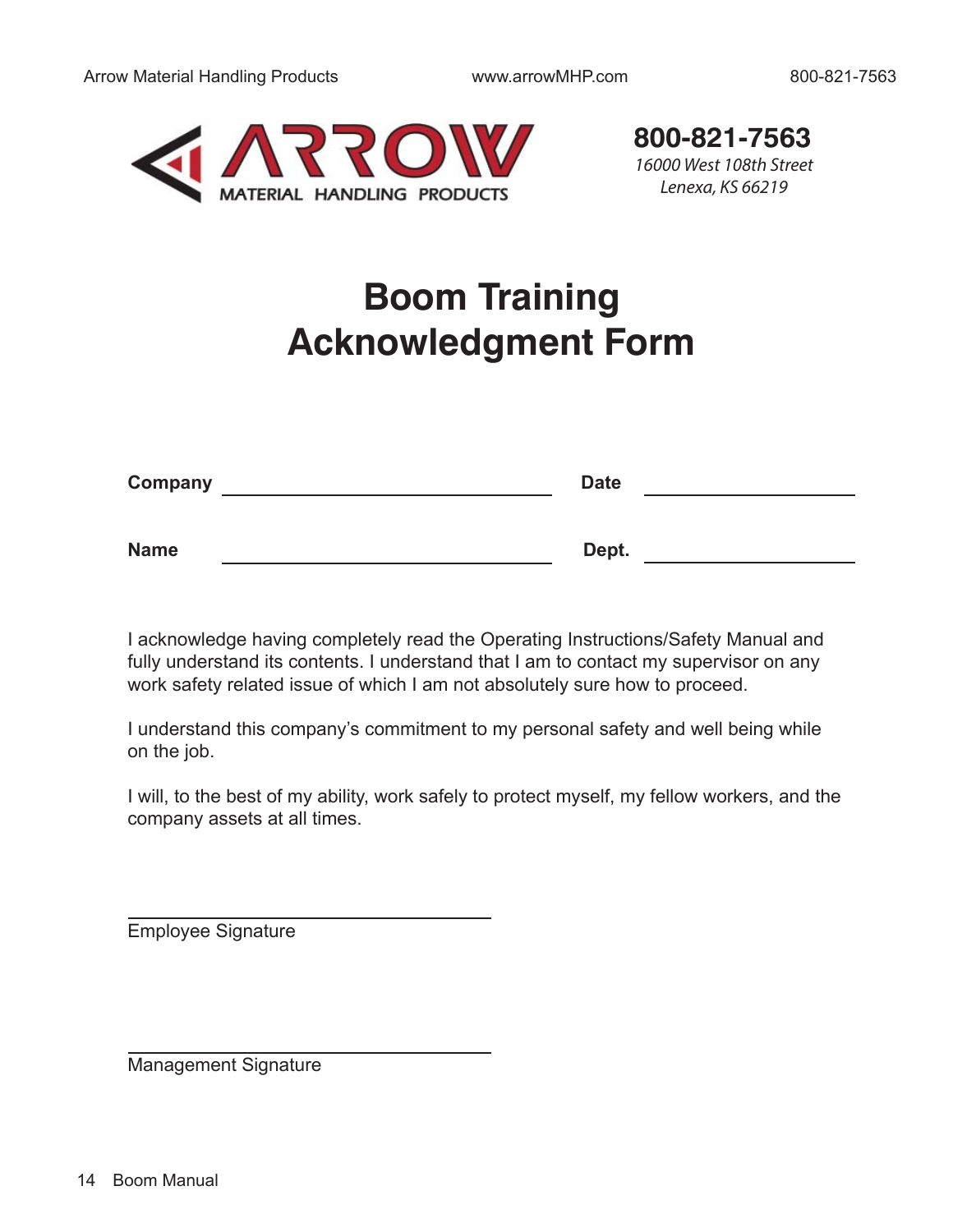## **ONE YEAR LIMITED WARRANTY**

### **ARROW BOOM**

The goal of Arrow Material Handling Products' warranty policy is to assure confidence and reduce downtime. Should issues arise, please contact your authorized dealer or Arrow's Customer Service Department directly at 800-821-7563, and we will work with you to resolve the issues in a timely manner.

Arrow's normal hours of operation are Monday through Friday, 8:00 a.m. to 5:00 p.m., CST. If calling after hours, you may leave a message and we will return your call as soon as possible. Arrow is closed for most US national holidays.

Arrow Material Handling Products offers a One Year Limited Warranty on their Boom attachments. No warranties are expressed or implied as to the fitness of the equipment on which the attachment or accessory is installed. The purchaser is responsible for promptly informing Arrow Customer Service of any suspected operational deficiencies or failures. Arrow is the sole party responsible for analysis of reported deficiencies or failures. Replacement or repair will be at the discretion of Arrow Material Handling Products.

In some cases, Arrow may approve field repairs. Compensation for field repairs will be negotiated. Field repairs undertaken without prior approval by Arrow Customer Service may invalidate the warranty. Please see general (below) for additional warranty information, and the return procedure for details on how to initiate a claim.

### **General**

The Arrow Limited Warranty is extended only to the original purchaser and may be void in the event that the product is sold or otherwise transferred. No warranty will apply to any product that has been (i) modified, altered or adapted without Arrow's written consent, (ii) abused or misused, (iii) repaired by any third party in a manner that fails to meet Arrow's repair standards, (iv) improperly installed, or (v) used with any device or implement not covered by this warranty. This warranty does not include and hereby excludes normal maintenance parts and consumables, including but not limited to hydraulic fluid, hoses and similar items.

The warranties set forth herein are in lieu of any and all other warranties, express or implied, including the warranties of merchantability and fitness for a particular purpose. The purchaser acknowledges that no other representations or warranties were made or relied on in connection with the purchase of the Arrow Boom attachment. No person is authorized to vary, modify or change the terms of this limited warranty.

Neither party shall be liable for any indirect, punitive, special, incidental or consequential damage in connection with or arising out of the use of the property sold to the purchaser, including without limitation, loss of business, revenue, profits, goodwill, consequential damages, whether in contract or tort, including negligence.

Nothing in this warranty affects any statutory rights of consumers or other purchasers that cannot be waived or limited by contract. This limited warranty gives you specific legal rights, and you may have other rights, which vary from state to state.

#### **Return Procedure**

Any product being returned for any reason must be approved, prior to shipment, by Arrow Customer Service. Returns require a Return Authorization Number, to be supplied by Arrow Customer Service. To initiate a return, call Arrow's Customer Service department at **800-821-7563.**

Customer manufactured attachments that do not fit because of incorrectly provided specifications are non-cancellable and non-returnable.

Goods not returned within 30 days of the issuance of the Return Authorization will not be accepted. Unauthorized returns may be reshipped to the customer freight-collect. Restocking of returns are subject to a 15% restock fee.

> 16000 W. 108th Street Lenexa, Kansas 66219 p 913.495.4800 f 913.227.0523